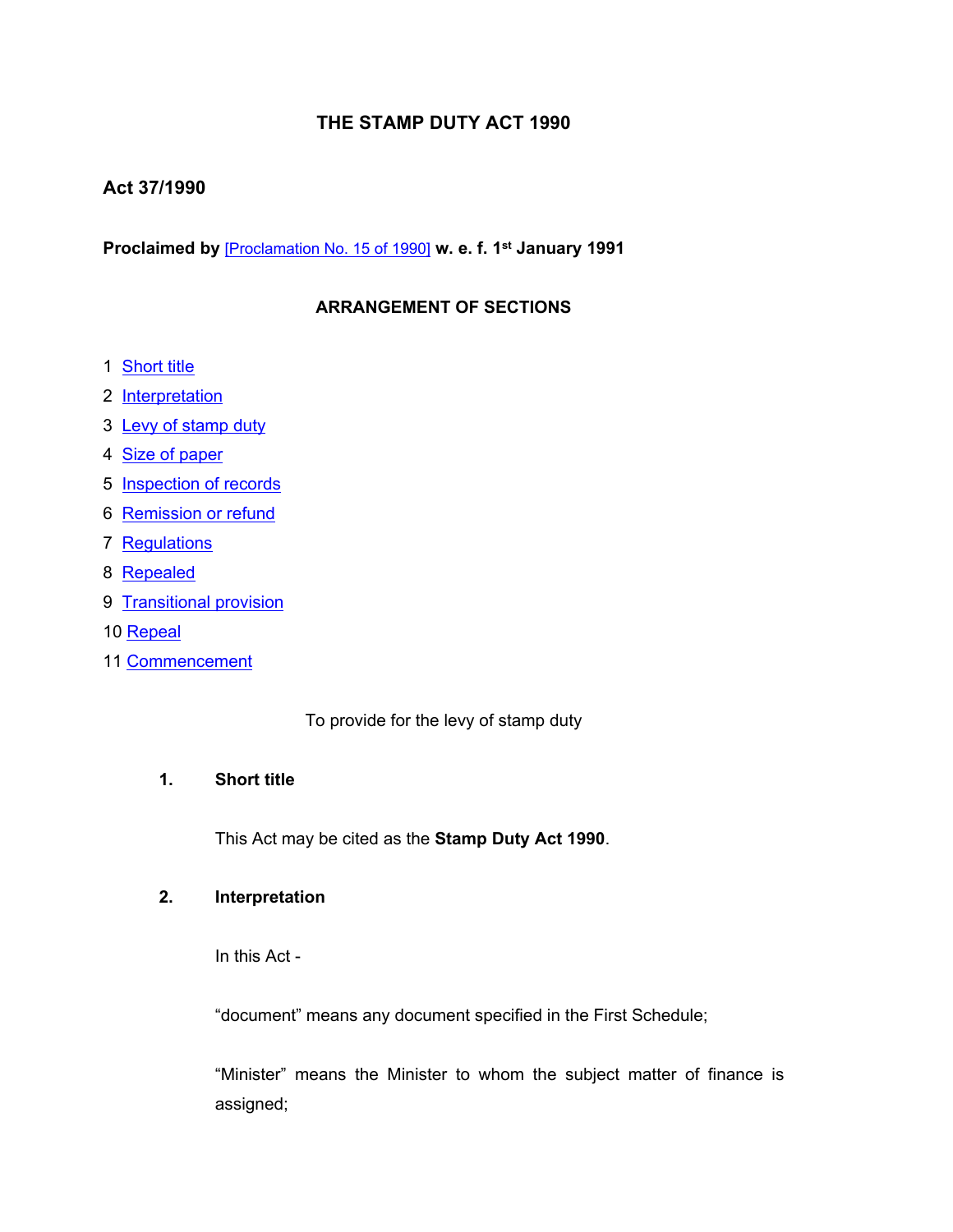"duty" means the stamp duty levied under section 3 and includes any surcharge payable thereon.

#### **3. Levy of stamp duty**

- <span id="page-1-0"></span>(1) Notwithstanding any other enactment, there shall be levied and paid to the Registrar-General a stamp duty on every document specified in the first column of the First Schedule to this Act at the corresponding rate specified in that Schedule.
- (2) The duty specified in subsection (1) shall be paid at the time of registration, transcription, inscription or erasure of inscription, as the case may be.
- (3) Where any document to which subsection (1) applies is not presented to the Registrar-General within the delay prescribed by any enactment relating to its registration, transcription or inscription, or erasure of inscription, a surcharge equal to 50 per cent of the amount of the duty shall be payable.
- (4) Notwithstanding subsections (1) and (3), where, in the case of transfer of a property under the Real Estate Development Scheme prescribed under the Economic Development Board Act 2017, duty under the Registration Duty Act is paid in any hard convertible foreign currency, the duty leviable under this Act shall be levied and paid in an amount in that foreign currency equivalent to the appropriate rupee amount specified in the Schedule.

**Amended by** [Act No. 25 of [1994\]](https://supremecourt.govmu.org/_layouts/CLIS.DMS/search/searchdocumentbykey.aspx?ID=%5BAct%20No.%2025%20of%201994%5D&list=Legislations)**;** [Act No. 23 of [2001\]](https://supremecourt.govmu.org/_layouts/CLIS.DMS/search/searchdocumentbykey.aspx?ID=%5BAct%20No.%2023%20of%202001%5D&list=Legislations)**;** [Act No. 17 of [2007\]](https://supremecourt.govmu.org/_layouts/CLIS.DMS/search/searchdocumentbykey.aspx?ID=%5BAct%20No.%2017%20of%202007%5D&list=Legislations)**;** [Act No. 20 of [2011\]](https://supremecourt.govmu.org/_layouts/CLIS.DMS/search/searchdocumentbykey.aspx?ID=%5BAct%20No.%2020%20of%202011%5D&list=Legislations)**;** [Act No. 26 of [2013\]](https://supremecourt.govmu.org/_layouts/CLIS.DMS/search/searchdocumentbykey.aspx?ID=%5BAct%20No.%2026%20of%202013%5D&list=Legislations)**;** [Act No. 11 of [2017\]](https://supremecourt.govmu.org/_layouts/CLIS.DMS/search/searchdocumentbykey.aspx?ID=%5BAct%20No.%2011%20of%202017%5D&list=Legislations)

<span id="page-1-1"></span>**4. Size of paper**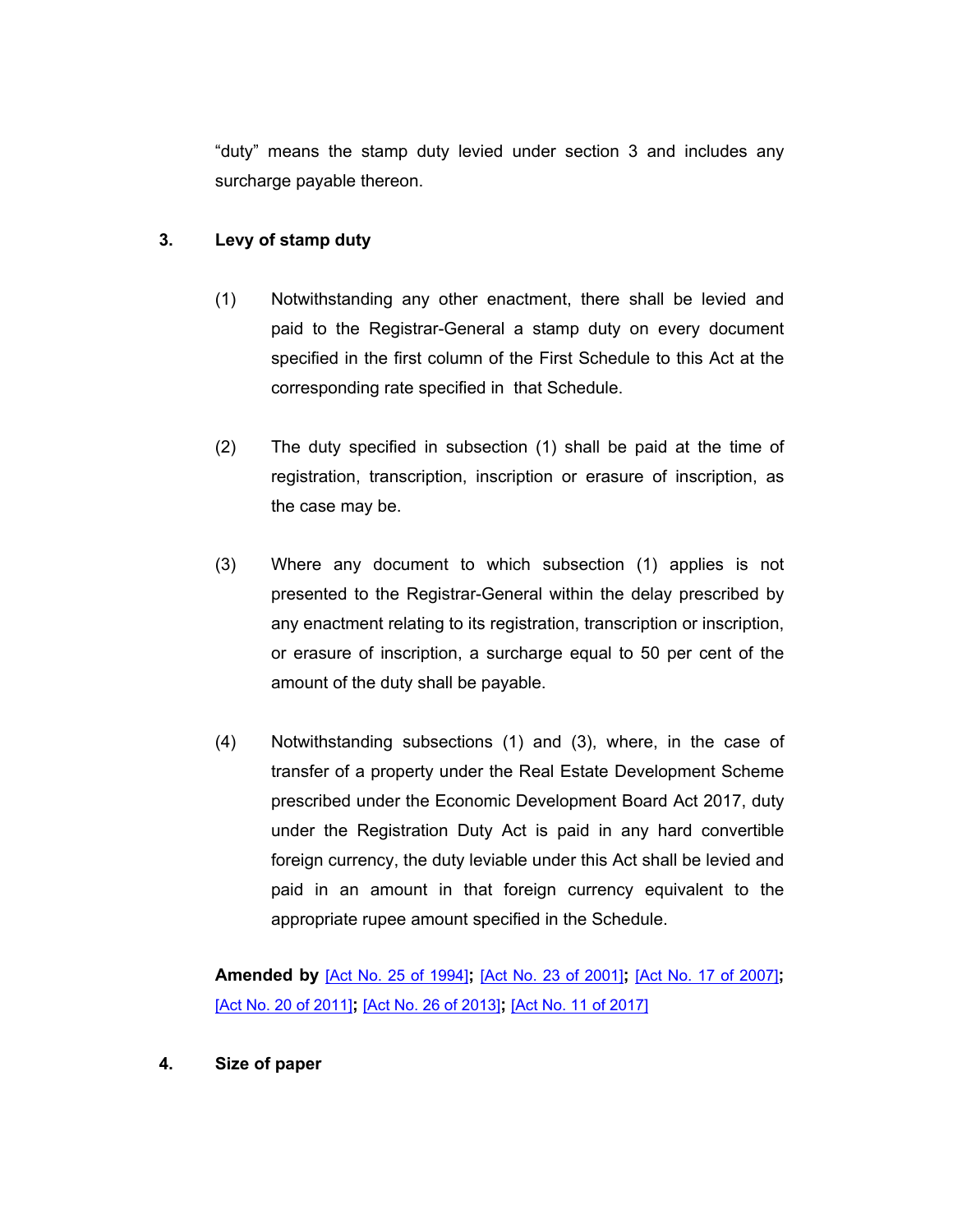- (1) All documents and copies thereof which are drawn up by a notary, an attorney, a court officer, an usher, the Registrar, a registrar, an arbitrator, a sworn land surveyor, a translator, an appraiser, an expert, an auctioneer and such other persons as the Minister may prescribe shall be on paper of size A4 and of not less than 90 gms.
- (2) The number of lines on each page of such document shall not exceed 35, and the number of characters per linear centimetre of each line shall not exceed 5.
- (3) Where any document does not comply with subsections (1) and (2), a surcharge of 50% of the duty payable shall be levied.

## **5. Inspection of records**

- <span id="page-2-0"></span>(1) Notwithstanding any other enactment, the Registrar-General or any other officer deputed by him may call for and inspect any books, records, registers or other documents of any person specified in section 4 for the purpose of ascertaining that the proper duty has been paid.
- (2) Any person who is required to produce any document referred to in subsection (1) and who refuses to do so without any reasonable cause shall commit an offence and shall, on conviction, be liable to a fine not exceeding 5,000 rupees and to imprisonment for a term not exceeding 2 years.

#### **Amended by** [Act No. 33 of [2004\]](https://supremecourt.govmu.org/_layouts/CLIS.DMS/search/searchdocumentbykey.aspx?ID=%5BAct%20No.%2033%20of%202004%5D&list=Legislations)

#### **6. Remission or refund**

<span id="page-2-1"></span>The Minister may remit or refund the whole or part of any duty payable or paid under this Act on such terms and conditions as he may determine.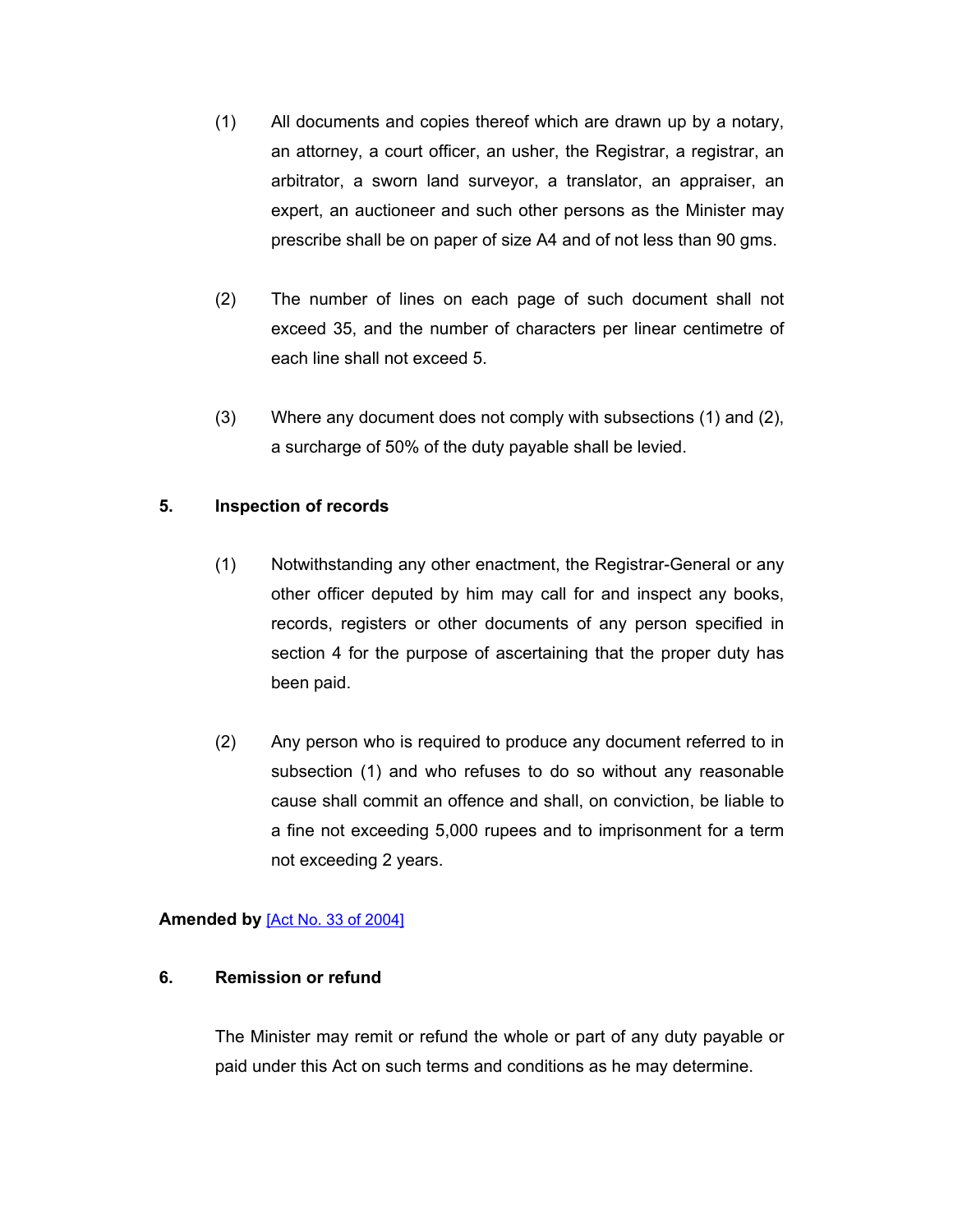## **7. Regulations**

- <span id="page-3-0"></span>(1) The Minister may make such regulations as he thinks fit for the purpose of this Act.
- <span id="page-3-1"></span>(2) The Minister may, by regulations, amend the First Schedule.

## **8. Repealed**

## **9. Transitional provision**

- <span id="page-3-2"></span>(1) It shall be lawful for existing stamped papers to be used to draw up documents and where the value of stamp already embossed is less than the duty payable under this Act only the difference shall be payable and where it is more no refund shall be claimed.
- (2) Any deed under private signatures drawn up prior to the commencement of this Act shall be transcribed where -
	- (a) the deed is deposited in two originals for registration and transcription;
	- (b) one, at least, of the two originals satisfies the requirements laid down in section 48 A (3) of the Transcription and Mortgages Act as it stood prior to the commencement of this Act;
	- (c) the transcription is applied for within a period of 6 months after the commencement of this Act.

#### **10. Repeal**

<span id="page-3-3"></span>The Stamps Act is repealed.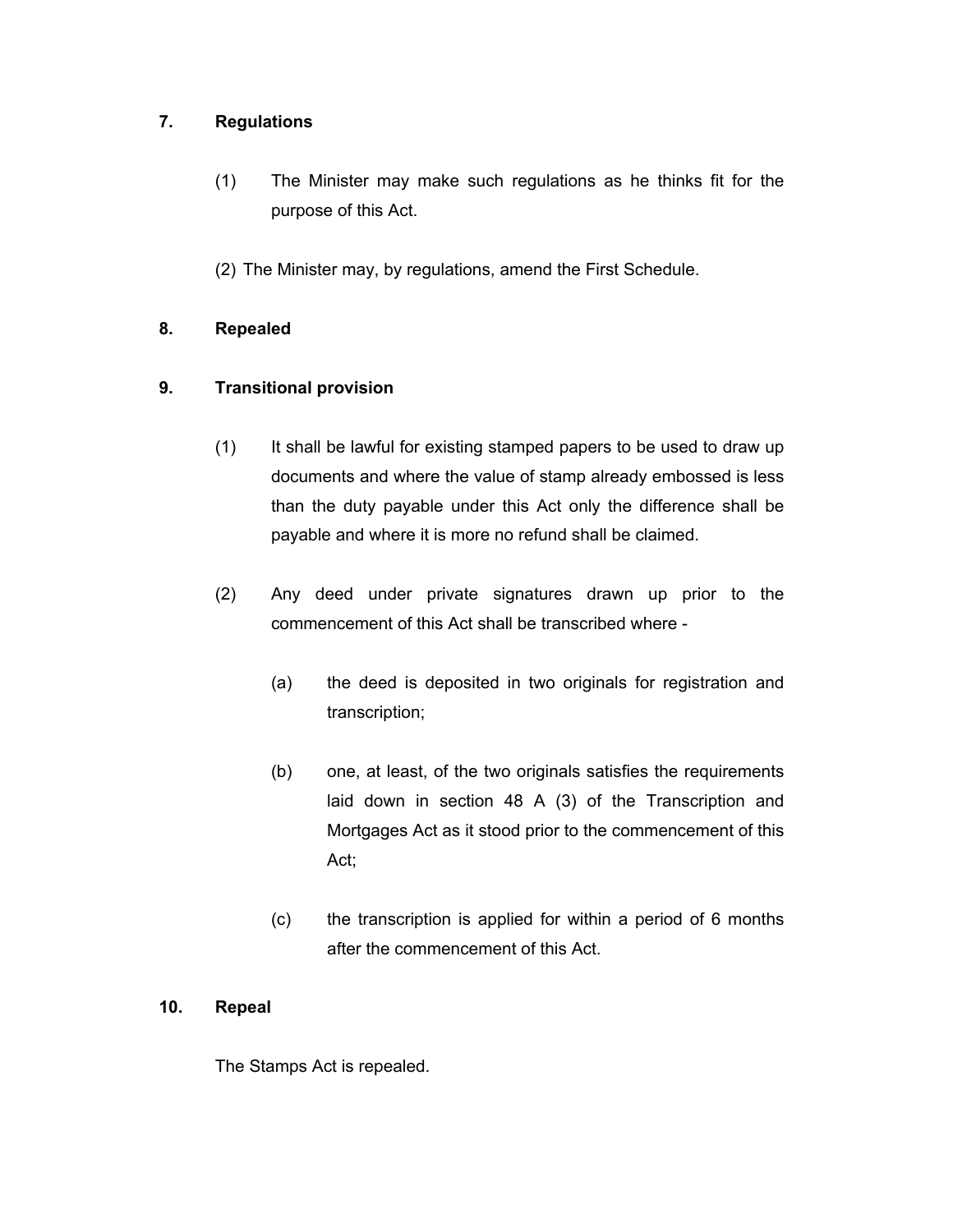#### <span id="page-4-0"></span>**11. Commencement**

**Proclaimed by** [\[Proclamation](https://supremecourt.govmu.org/_layouts/CLIS.DMS/search/searchdocumentbykey.aspx?ID=%5BProclamation%20No.%2015%20of%201990%5D&list=Legislations) No. 15 of 1990] **w. e. f. 1 st January 1991**

## **-------- SCHEDULE**

[Sections 2 and 3]

|     | <b>Document</b>                                                                                                                                                           | Rate of stamp duty |  |
|-----|---------------------------------------------------------------------------------------------------------------------------------------------------------------------------|--------------------|--|
| 1.  | Constitution of company or partnership                                                                                                                                    | (Rs)<br>700        |  |
| 2.  | Copy of constitution of company or partnership for<br>transcription                                                                                                       | 1000               |  |
| 3.  | Deed of règlement de co-proprieté                                                                                                                                         | 700                |  |
| 4.  | Copy of deed of règlement de co-proprieté for<br>transcription                                                                                                            | 1000               |  |
| 5.  | Document witnessing transfer of property                                                                                                                                  | 700                |  |
| 6.  | Copy of document witnessing transfer of property for<br>transcription                                                                                                     | 1000               |  |
| 7.  | 700<br>Loan agreement                                                                                                                                                     |                    |  |
| 8.  | Copy of loan agreement for inscription                                                                                                                                    | 700                |  |
| 9.  | Instrument of fixed charge, floating charge, pledge,<br>gage sans déplacement or renewal of charge, pledge<br>or of gage sans déplacement, in respect of each<br>original | 700                |  |
| 10. | Lease agreement by a leasing company in respect of<br>each original                                                                                                       | 700                |  |
| 11. | Any other deed drawn up by a notary                                                                                                                                       | 400                |  |
| 12. | Copy of any other deed drawn up by a notary<br>for $-$                                                                                                                    |                    |  |
|     | (a)<br>transcription                                                                                                                                                      | 1000               |  |
|     | (b)<br>inscription or renewal of inscription                                                                                                                              | 700                |  |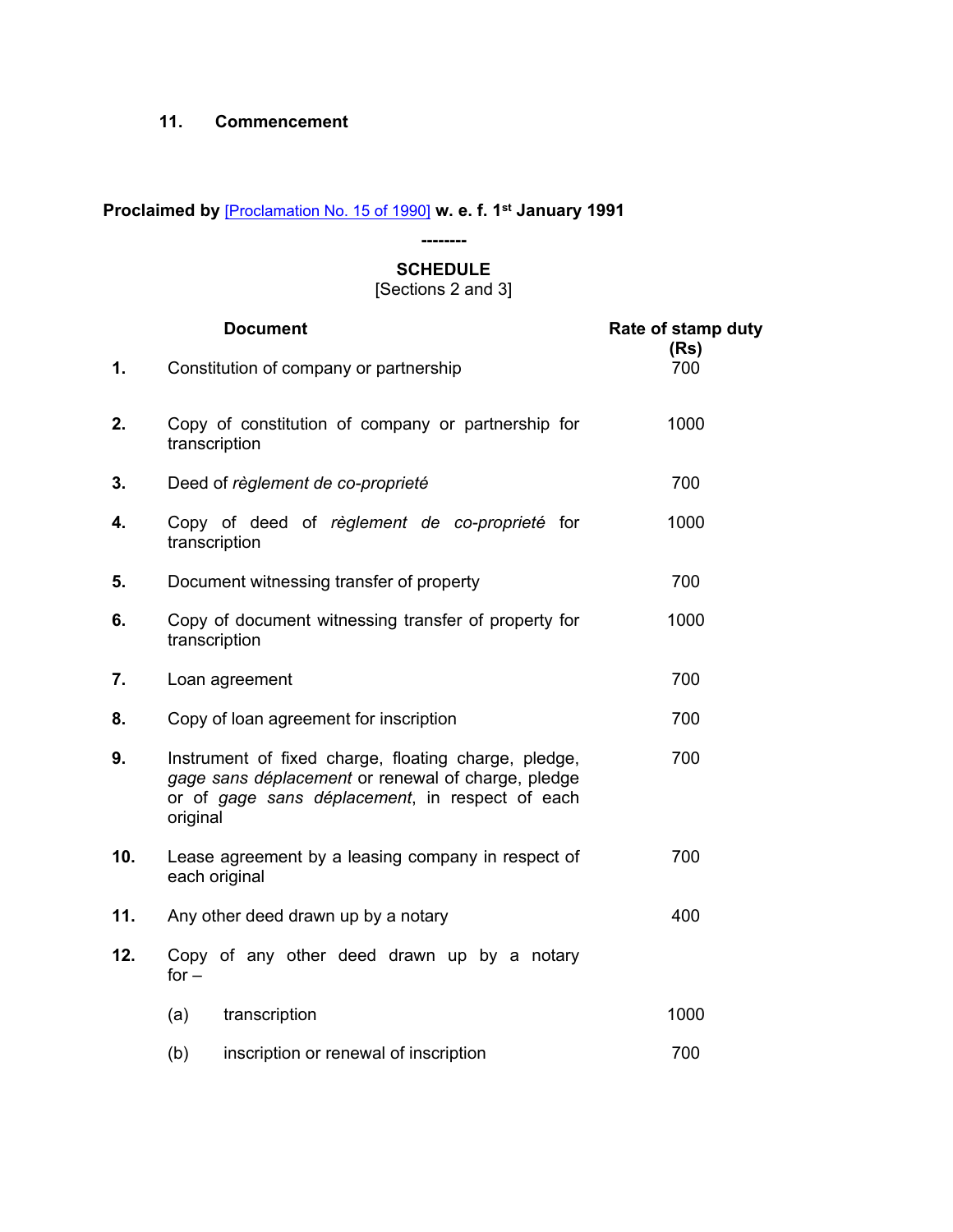**13.** Any other document presented for –

|     | (a)    | transcription, in respect of each original or<br>copy                                                                                                                                                                                                                                    | 550        |
|-----|--------|------------------------------------------------------------------------------------------------------------------------------------------------------------------------------------------------------------------------------------------------------------------------------------------|------------|
|     | (b)    | inscription<br>registration,<br>οf<br><b>or</b><br>erasure<br>inscription, in respect of each original or copy                                                                                                                                                                           | 150        |
| 14. |        | Loan agreement of an amount of up to 100,000<br>rupees by the Development Bank of Mauritius to any<br>person other than its employees, in respect of each<br>original or copy                                                                                                            | 100        |
| 15. | rupees | Loan agreement of an amount of up to 100,000<br>National<br>Agricultural<br>by<br>the<br>Products<br>Regulatory Office to growers of tobacco leaves, in<br>respect of each original or copy                                                                                              | 100        |
| 16. |        | Loan agreement of an amount of up to 100,000<br>rupees by a cooperative society to its members, in<br>respect of each original or copy                                                                                                                                                   | 100        |
| 17. |        | Document witnessing the transfer of property by a<br>bank to a person pursuant to an arrangement entered<br>into between the bank and the person whereby the<br>bank initially purchased the property with a view to<br>selling or transferring it to that person                        | <b>NIL</b> |
| 18. |        | Copy of document referred to in item 17 for<br>transcription                                                                                                                                                                                                                             | <b>NIL</b> |
| 19. |        | Lease agreement in respect of State land for industrial<br>or commercial purposes on production of a certificate<br>from the Ministry responsible for the subject of lands,<br>certifying that the lessee has opted for a new lease<br>pursuant to section 6(1E) of the State Lands Act. | <b>NIL</b> |
| 20. |        | Where exemption or part of exemption has been<br>granted in respect of a takeover or transfer of<br>undertaking pursuant to item (zb) of the Eighth<br>Schedule to the Land (Duties and Taxes) Act, any                                                                                  | <b>NIL</b> |

document in relation to that takeover or transfer of undertaking, presented for registration, transcription,